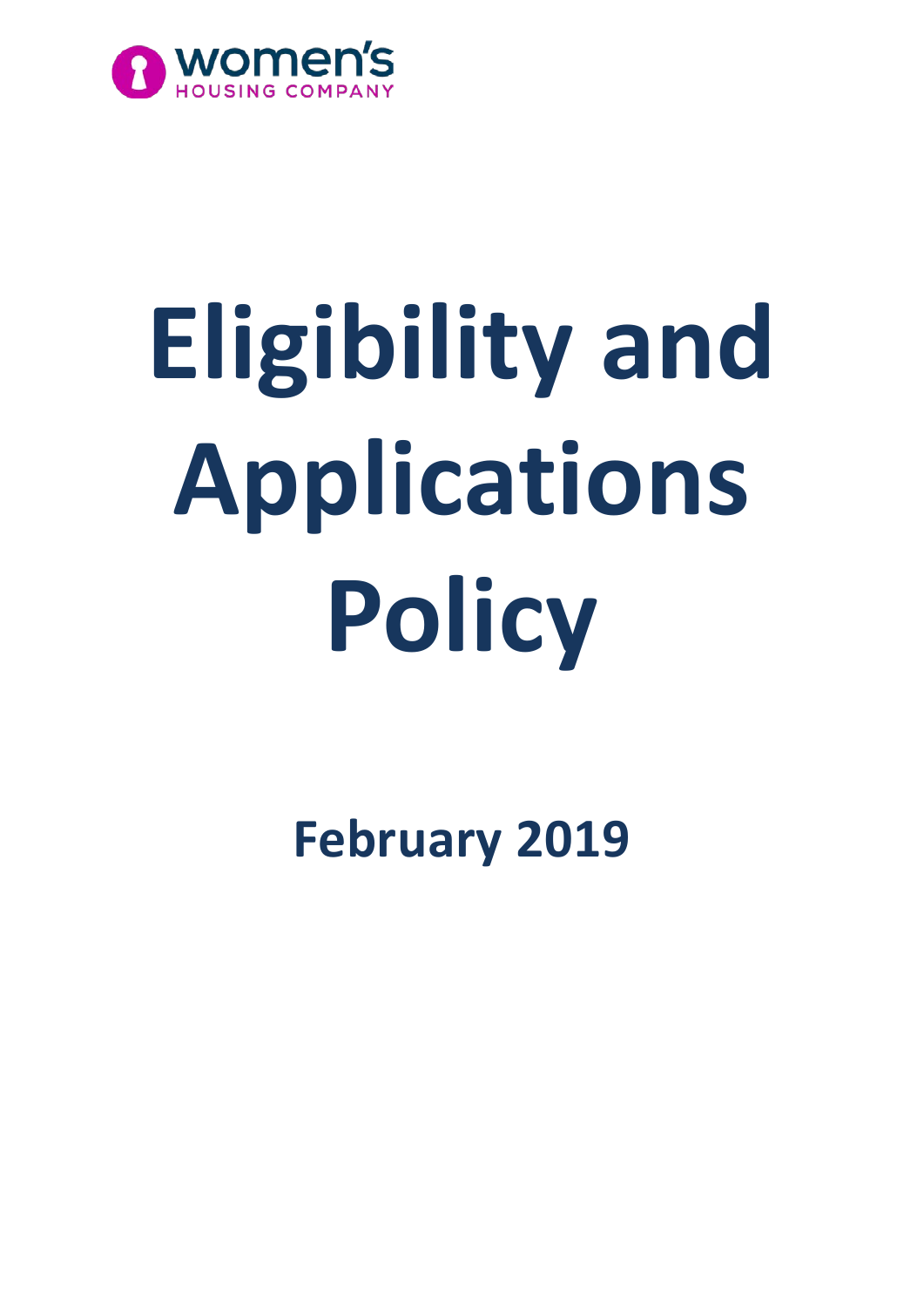

# Contents

|   | $2^{\circ}$ |  |
|---|-------------|--|
|   |             |  |
|   |             |  |
|   | $3^{\circ}$ |  |
|   |             |  |
|   |             |  |
| 6 |             |  |
|   |             |  |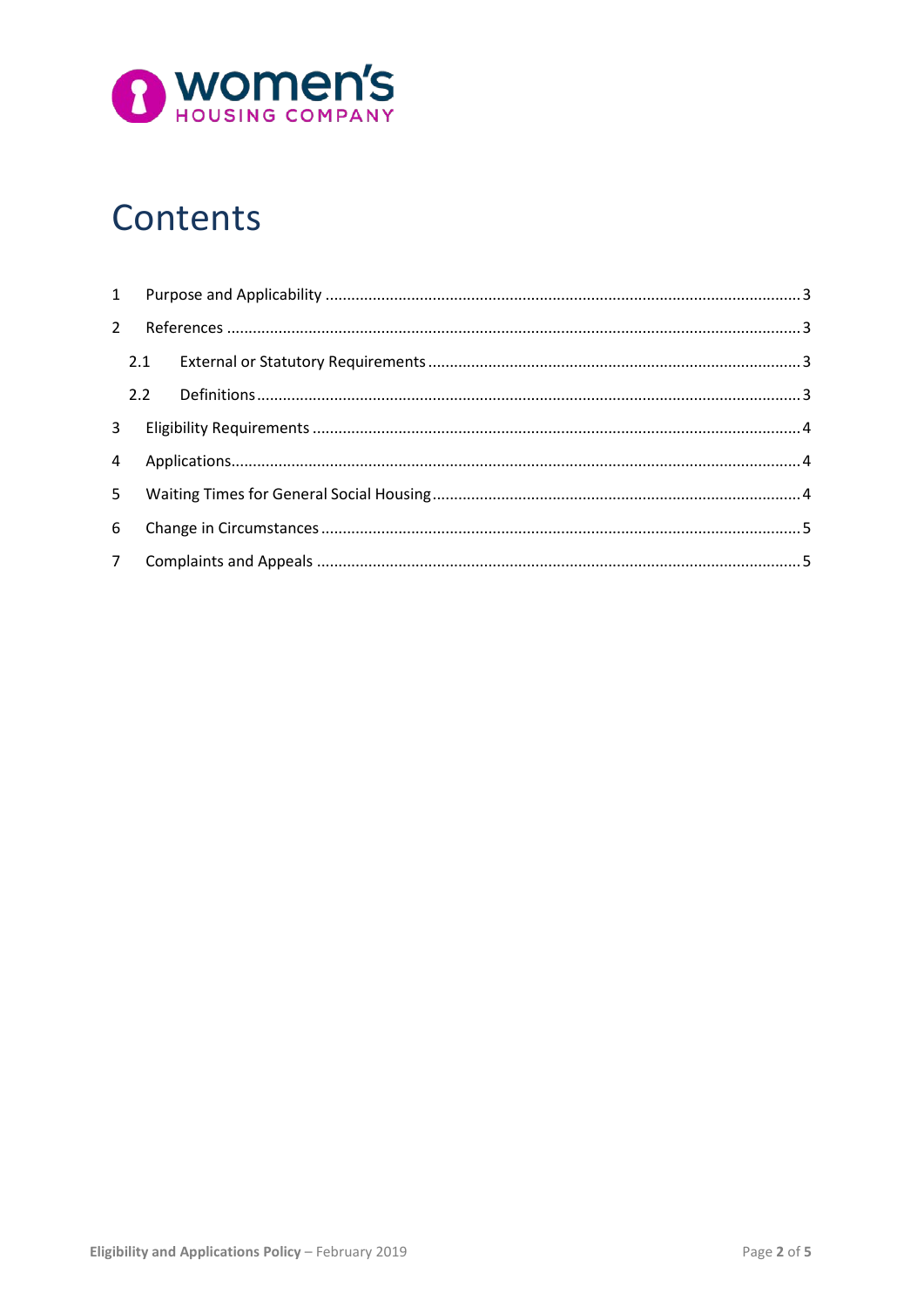

### <span id="page-2-0"></span>**1 Purpose and Applicability**

This policy references the eligibility criteria for Social Housing in New South Wales (NSW) and describes how the Women's Housing Company (WHC) accepts applications and assesses eligibility, in accordance with *[Housing Pathways](https://www.facs.nsw.gov.au/housing/help/applying-assistance/housing-pathways) policies*.

The policy applies to all Social Housing properties managed by the WHC. The policy applies to all WHC staff, Social Housing applicants and WHC Social Housing tenants wanting to transfer to a different property.

For applications and eligibility information relevant to Transitional Housing, Transitional Housing Plus – DV, and Affordable Housing, refer to the *[Transitional Housing Policy](http://www.womenshousingcompany.org.au/uploads/tenants/housing-services/Transitional-Housing-Policy---August-2018-051228.pdf)*, the *[Transitional Housing Plus –](http://www.womenshousingcompany.org.au/uploads/tenants/housing-services/Transitional-Housing-Plus-Policy---Sept-2018-004039.pdf) DV Policy* and the *[Affordable Housing Policy](http://www.womenshousingcompany.org.au/uploads/tenants/housing-services/Affordable-Housing-Policy---August-2018-051031.pdf)*.

The *[Customer Service Charter](http://www.womenshousingcompany.org.au/uploads/tenants/housing-services/Customer-Service-Charter-044752.pdf)* and *Customer [Rights and Responsibilities](http://www.womenshousingcompany.org.au/uploads/tenants/housing-services/Customer-Rights-and-Responsibilities-044804.pdf)* guide the interactions between the WHC, applicants and tenants.

#### <span id="page-2-1"></span>**2 References**

#### <span id="page-2-2"></span>**2.1 External or Statutory Requirements**

This policy complies with the following external legislation or requirements:

- Housing Act 2001
- Community Housing Providers (Adoption of National Law) Act 2012
- FACS Eligibility for Social Housing Policy
- Housing Pathways Policies
- NSW Community Housing Access Policy
- NSW Community Housing Eligibility Policy

#### <span id="page-2-3"></span>**2.2 Definitions**

**Housing Pathways** is the way applications for housing assistance are managed in NSW. It is a partnership between the NSW Department of Family and Community Services (FACS), including the Aboriginal Housing Office (AHO) and the Housing Contact Centre (HCC), and participating Community Housing Providers (CHPs). Housing Pathways provides a single application process with common eligibility and prioritisation guidelines and a standardised assessment process, regardless of which housing provider is approached by an applicant, using a 'no wrong door' protocol.

**NSW Housing Register** is the single waiting list for housing assistance across NSW, where eligible applications are registered and from which FACS Housing, the AHO and participating CHPs make offers of housing.

**Social Housing** is subsidised rental accommodation provided by not-for-profit, non-government or government organisations to assist people who are unable to access suitable accommodation in the private housing market. Social housing includes public housing and community housing as well as other housing assistance services and products.

The following terms are used in this document, with specific meaning:

- "may" is an acceptable action or requirement but not mandatory
- "must" or "shall" or "will" designates a mandatory requirement or action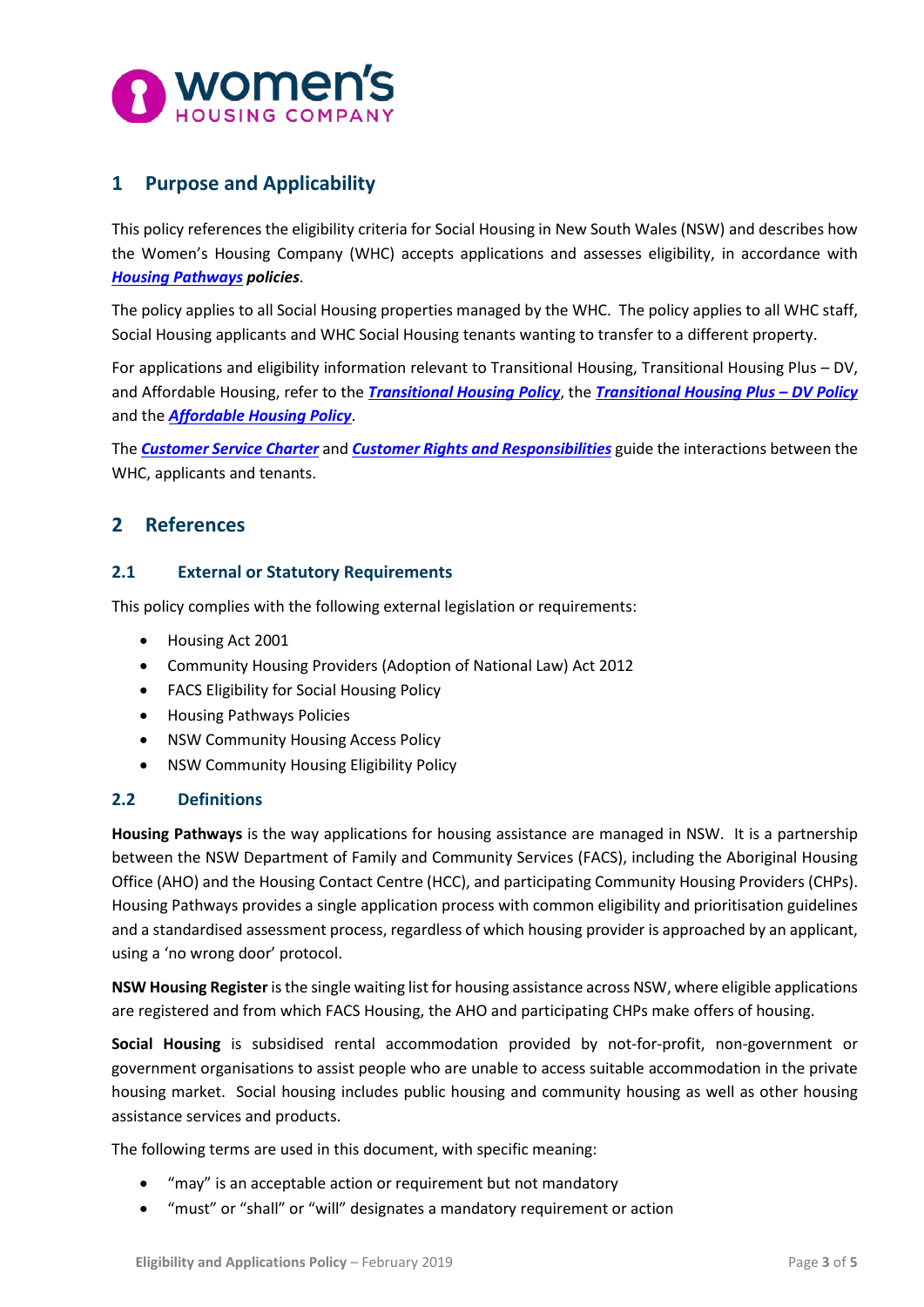

## <span id="page-3-0"></span>**3 Eligibility Requirements**

To ensure that social housing assists people who are most in need, the eligibility criteria for social housing in NSW concentrates on assisting:

- People on low income that need support to help them live independently, and
- People on low income that have problems finding affordable housing in the private market that is suited to their needs.

To be eligible for social housing, applicants must meet the following criteria:

- Be an Australian citizen or have permanent residency in Australia; and
- Be a resident in New South Wales (NSW), and
- Be able to establish their identity; and
- Have a household income within the income eligibility limits; and
- Not own any assets or property which could reasonably be expected to resolve housing need; and
- Be able to sustain a successful tenancy, without support or with appropriate support in place; and
- If applicable, make repayments of any former debts to a social housing provider; and
- In general, be at least 18 years of age.

The Income Eligibility Limits are reviewed and updated annually by FACS Housing and published on their website. Refer to the *[Social Housing Eligibility and Allocations Policy Supplement](https://www.facs.nsw.gov.au/housing/policies/social-housing-eligibility-allocations-policy-supplement)*.

#### <span id="page-3-1"></span>**4 Applications**

Applications for housing assistance can be made through a number of channels:

- Call the FACS Housing Contact Centre (HCC) on 1800 422 322
- Complete the online application form on th[e FACS Housing Assistance website](https://www.facs.nsw.gov.au/housing/help/applying-assistance/assistance)
- Call or drop into any office of FACS Housing or any participating CHP to collect and complete a paper version of the Application for Housing Assistance form

WHC staff are available to assist applicants by explaining the application process, forms and evidence requirements.

Applications lodged directly with the WHC will be registered, processed and assessed in accordance with Housing Pathways Policies. Applicants will be notified in writing of the outcome of their application assessment.

#### <span id="page-3-2"></span>**5 Waiting Times for General Social Housing**

The time that an applicant will wait before being offered housing depends on a number of factors, including the supply of social housing in the nominated allocation zone, the number of vacancies, the number of people waiting for the same type of housing in the same area who have been waiting longer, the number of people who have demonstrated a higher need to be housed, and the number of applicants leaving the NSW Housing Register. Expected waiting times are published on the [FACS website.](https://www.facs.nsw.gov.au/housing/help/applying-assistance/waiting-times)